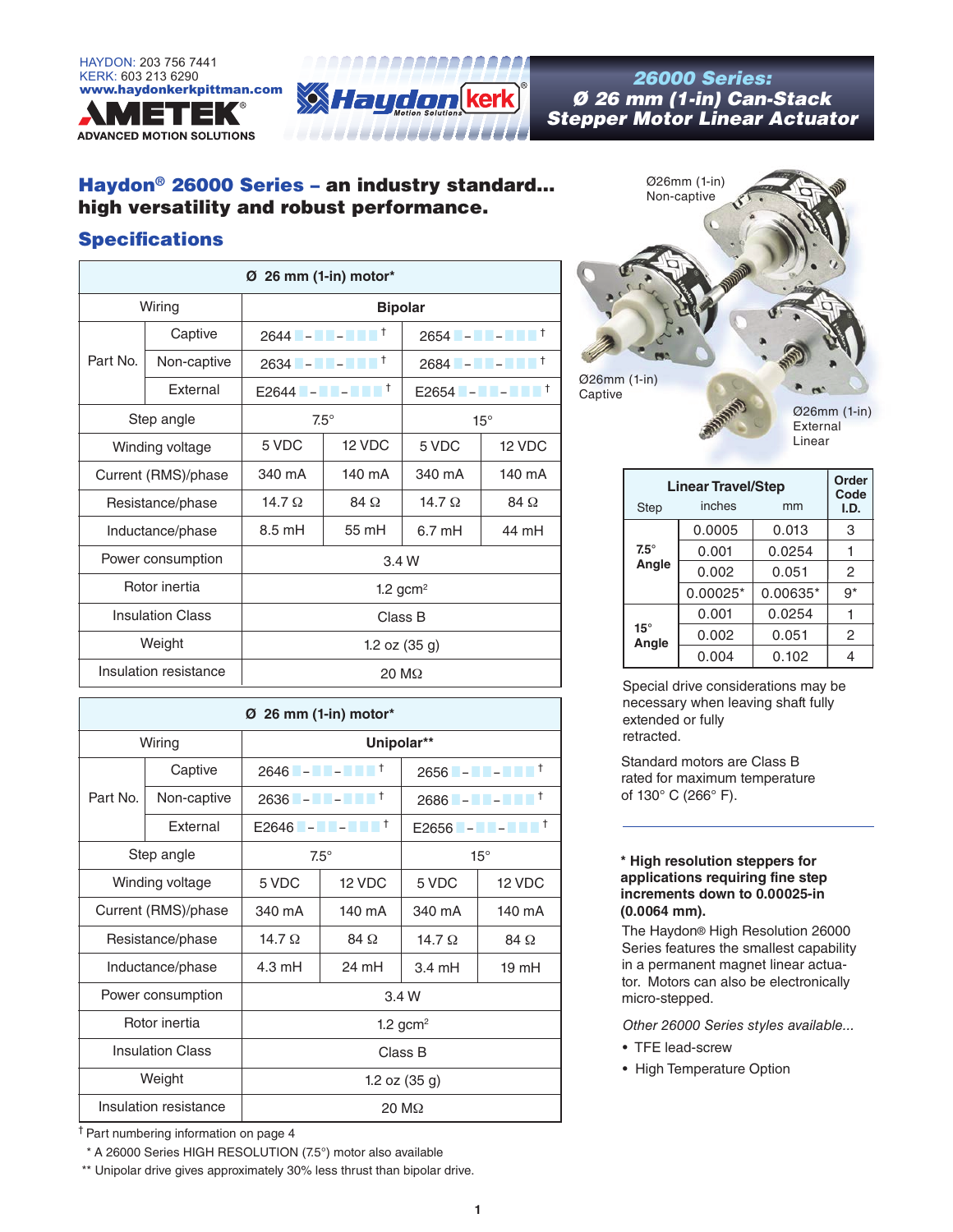HAYDON: 203 756 7441 8 A A A A A A A A A A A A A A A A A A KERK: 603 213 6290<br>www.haydonkerkpittman.com سم 26000 Series:<br>**Wild Laugharn (kerk) Mars 26 mm (1-in) Can-***Ø 26 mm (1-in) Can-Stack Dimensional Drawings* **ADVANCED MOTION SOLUTIONS** 1.432 ±.015<br>(36.37 ±.38)<br>EXTENDED *Captive Lead-screw* ⊢.907 ±.025-<br>(23.04 ±.63)<br>RETRACTED Dimensions = inches (mm)  $-585 -$ <br>(14.86) — .830 —<br>(21.08)<br>мах. .195  $-1.00$ <br>(25.4)  $(4.95)$ **Spline Options**  $.031$ Spline is also avail- $(.79)$ able with optional 150.<br>(3.81) #4-40 UNC-2A or M3 x 0.5 threaded  $1.656$ <br>(42.06) adapter as shown in  $\begin{array}{ccc}\n & & \text{---} \\
\varphi.513 \pm .003 & \varphi.312 \\
(\varphi 13.03 \pm .08) & (\varphi 7.92)\n\end{array}$ #2-56 UNC–2A THREAD<br>or M2 x 0.4 TO BE WITHIN<br>.030 (.76) MAX. OF SHOULDER non-captive drawing.  $\sqrt{n}$ t 1.375<br>(34.92)  $\frac{\emptyset}{\emptyset}$ , 140<br>( $\emptyset$ 3.56)  $12.00$ <br> $(304.8)$ #28 AWG<br>LEAD WIF  $0.144 -$ <br>( $03.66$ )<br>2 HOLES M  $\sum_{\substack{.50 \ (12.7)}}$ 

## *Non-Captive Lead-screw*



 $-3.00 \pm .03$ <br>(76.2 ±.8)

**Optional Adapter**

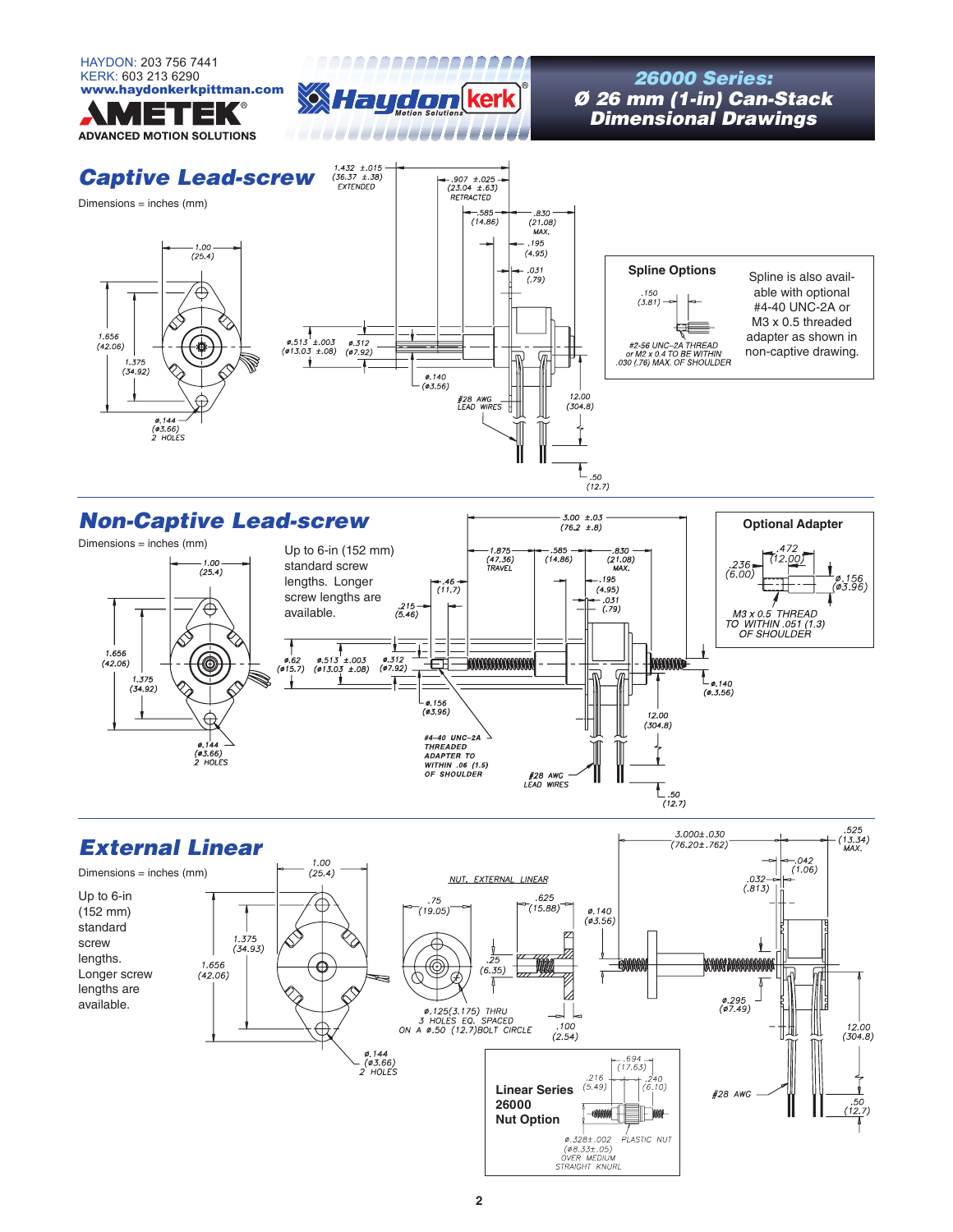



# *Ø 26 mm (1-in) Can-Stack Performance Curves*

### *FORCE vs. PULSE RATE*

L/R Drive • Bipolar 100% Duty Cycle



### *FORCE vs. PULSE RATE*

#### L/R Drive • Bipolar 25% Duty Cycle

Obtained by a special winding or by running a standard motor at double the rated current.



### *FORCE vs. PULSE RATE*

Chopper Drive • Bipolar 100% Duty Cycle







### 25% Duty Cycle

Obtained by a special winding or by running a standard motor at double the rated current.

NOTE: All chopper drive curves were created with a 5 volt motor and a 40 volt power supply.

Ramping can increase the performance of a motor either by increasing the top speed or getting a heavier load accelerated up to speed faster. Also, deceleration can be used to stop the motor without overshoot.

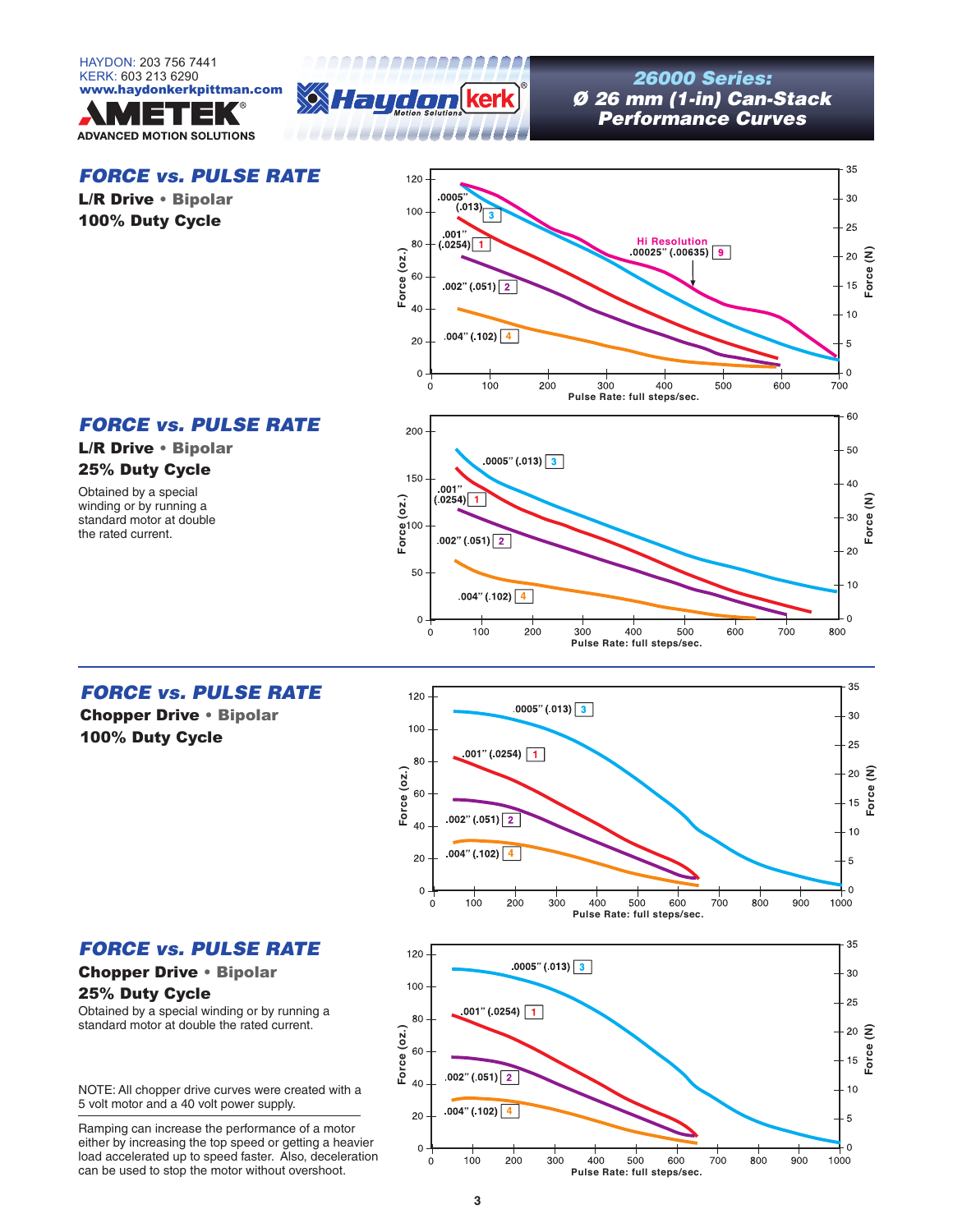

**ADVANCED MOTION SOLUTIONS** 

### www.hamartan.com **Can-Stack Motors:**<br>Part Number Identifica *Part Number Identification Wiring & Step Sequence*

### *Identifying the Can-Stack part number codes when ordering*

an an an Angel

\_\_\_\_\_\_\_\_\_\_\_\_\_\_\_\_\_\_\_\_



**4**

**Note:** Half stepping is accomplished by inserting an off state between transitioning phases.

**OFF OFF**  **OFF** ON

**ON OFF** 

4 1

➜

**ON ON**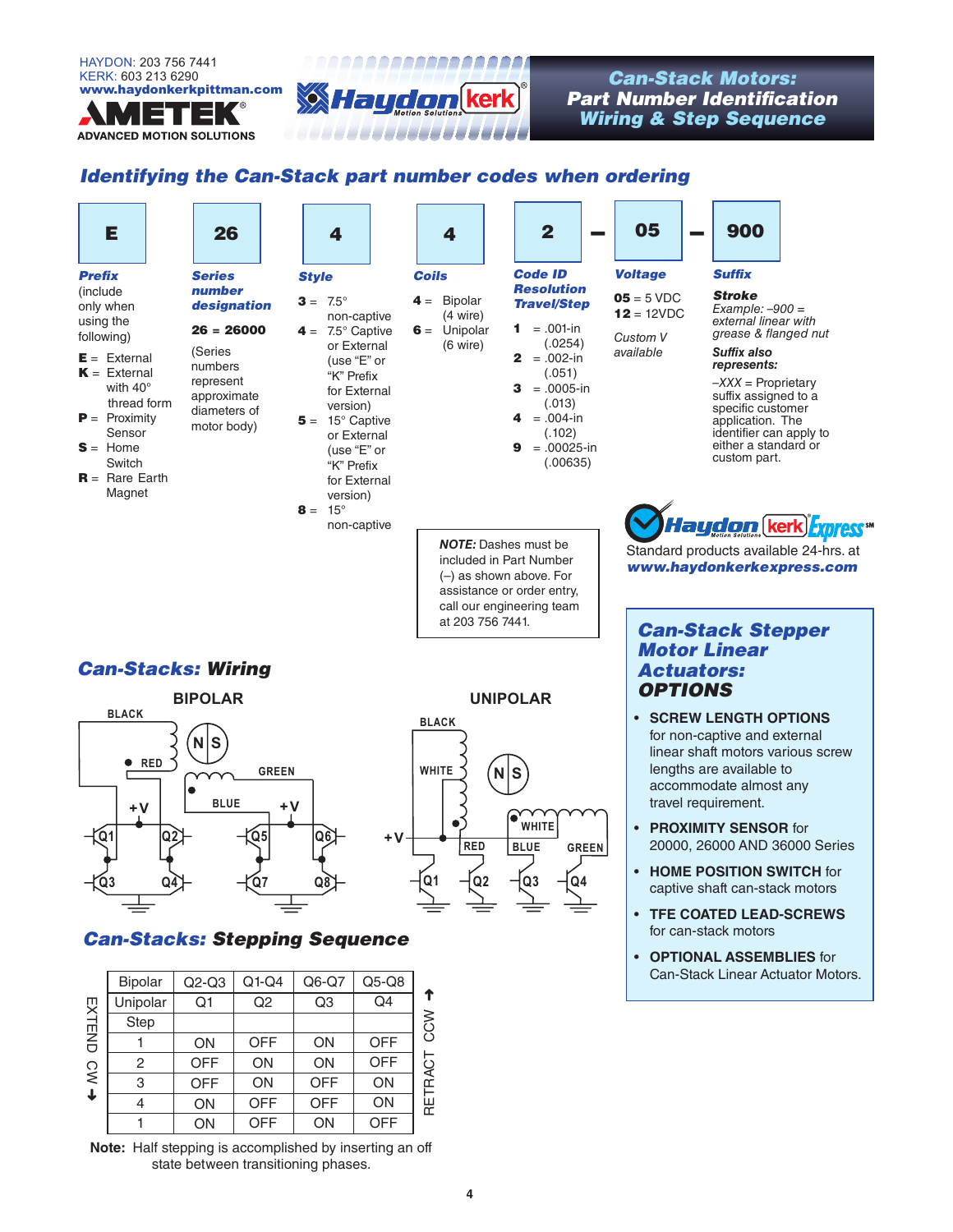





26000 Series, external linear



• *TFE Coated Lead-Screws* • *High Temp Applications*

### *TFE coated leadscews for applications that require a permanent, dry lubricant*

Haydon Kerk Motion Solutions, Inc. offers a TFE coated lead-screw option for its Can-Stack Series linear actuators. This lead-screw option is ideal for applications where conventional oils and greases can not be used for lead-screw lubrication.

 A non-lubricated TFE coated lead-screw provides improved performance in both life and thrust as compared to a "dry" stainless steel lead-screw. TFE can be applied to a wide variety of lead-screw pitches and is available for the Haydon® captive, non-captive and external linear linear actuators.

 The TFE coated lead-screw is typically used for applications where contamination from grease or lubricants must be avoided, such as silicon wafer handling, clean rooms, medical equipment, laboratory instrumentation or anywhere precise linear motion is required.



Lead-Screw Comparison

## **Specially engineered can-stack linear** *actuators for high temperature applications* 250 –

Haydon Kerk Motion Solutions, Inc. offers a line of stepping motors specially designed for high temperature environments. The motors are constructed using the proven techniques employed for Haydon® motors. Special materials which meet class F temperature ratings are used in construction. Specialized components include high temperature bobbins, coils, lead wires, lubricant and adhesives. For more information contact our applications group.<br>**26000 Series • HIGH TEMP** and adhesives. For more information contact our applications group. 150 – ا ا ا<br>أ u<br>on<br>rm



#### **5**